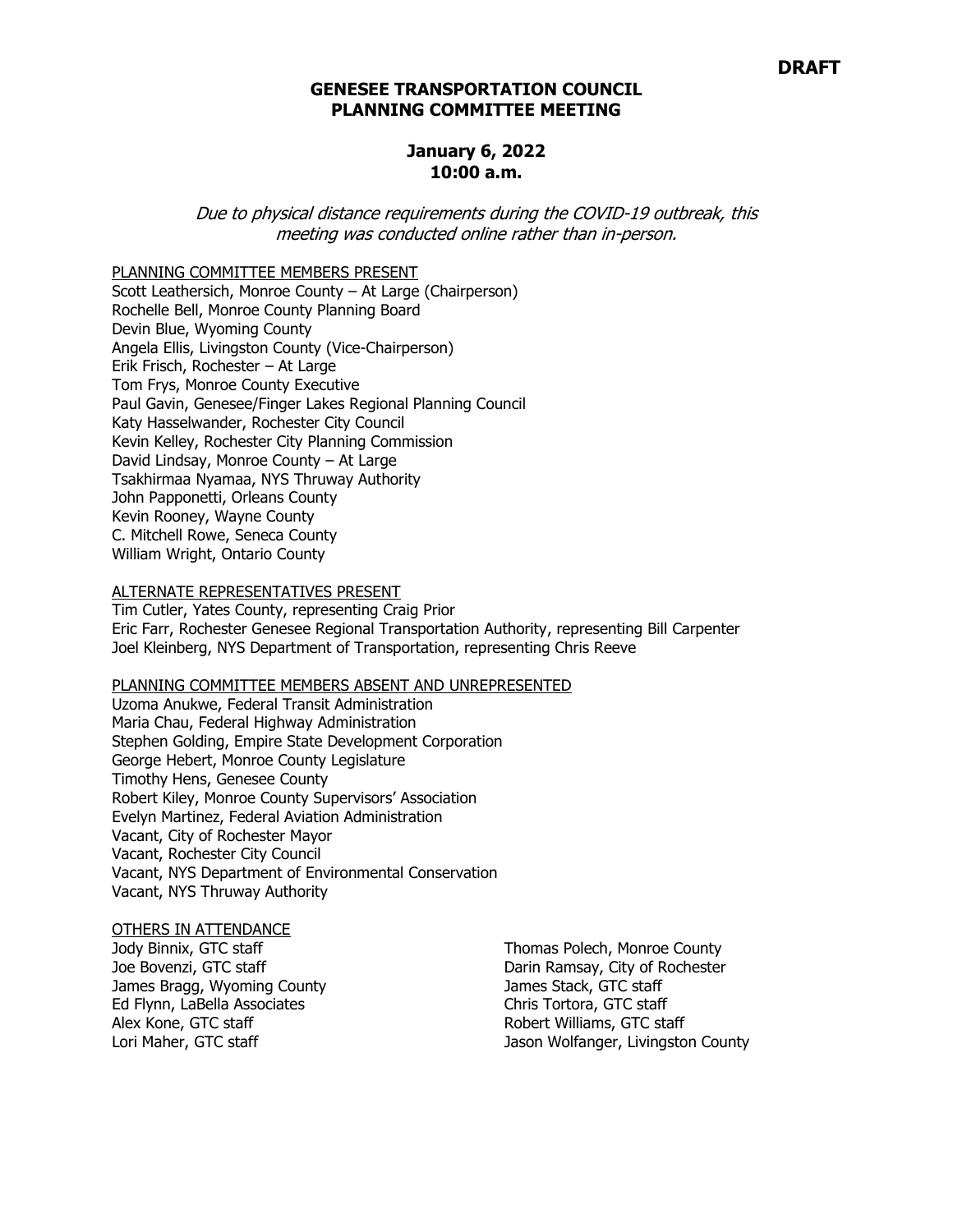# **1. Call to Order & Introductions**

Scott Leathersich, Planning Committee Chairperson, called the meeting to order at 10:01 a.m. Alex Kone conducted a roll call of Committee members and alternates. The names of other attendees were captured from meeting login information.

### **2. Public Forum**

Nobody from the public spoke during the Public Forum.

# **3. Approval of Minutes**

**Bill Wright moved to approve the minutes from the November 18, 2021 Planning Committee meeting; Joel Kleinberg seconded the motion. The motion passed unopposed.**

### **4. Announcements and Old Business**

James Stack announced that staff are coordinating with various member agencies to update the list of Planning Committee members and alternates due to newly elected officials being sworn into office a few days ago and reorganizing their representatives. I expect to offer specific names at the February meeting.

# **5. Action Items**

# **a) Unified Planning Work Program (UPWP)**

# 1. Approve the **Draft FY 2022-2023 Unified Planning Work Program for Public Review**

Jody Binnix reported that the UPWP is the program of federally-funded transportation planning activities to be undertaken by GTC staff, its member agencies, and other jurisdictions in the nine-county Genesee-Finger Lakes Region. The Fiscal Year 2022-2023 UPWP will support planning activities for the period beginning April 1, 2022 and ending March 31, 2023. Projects included in the current UPWP that are not complete as of March 31, 2022 will be rolled over into the FY 2022-2023 UPWP.

She noted that GTC staff solicited UPWP proposals on September 10. The deadline for applications was October 15. Once again, staff emphasized that the UPWP supports planning partnerships between GTC and local communities. GTC staff worked with the UPWP Development Committee, or UDC, consisting of representatives of the member agencies in the Metropolitan Planning Area, to prioritize project proposals.

During the UPWP development process the Infrastructure Investment and Jobs Act or IIJA was signed into law. More recently, our partners at USDOT are referring to the IIJA as the Bipartisan Infrastructure Law or BIL. Therefore, GTC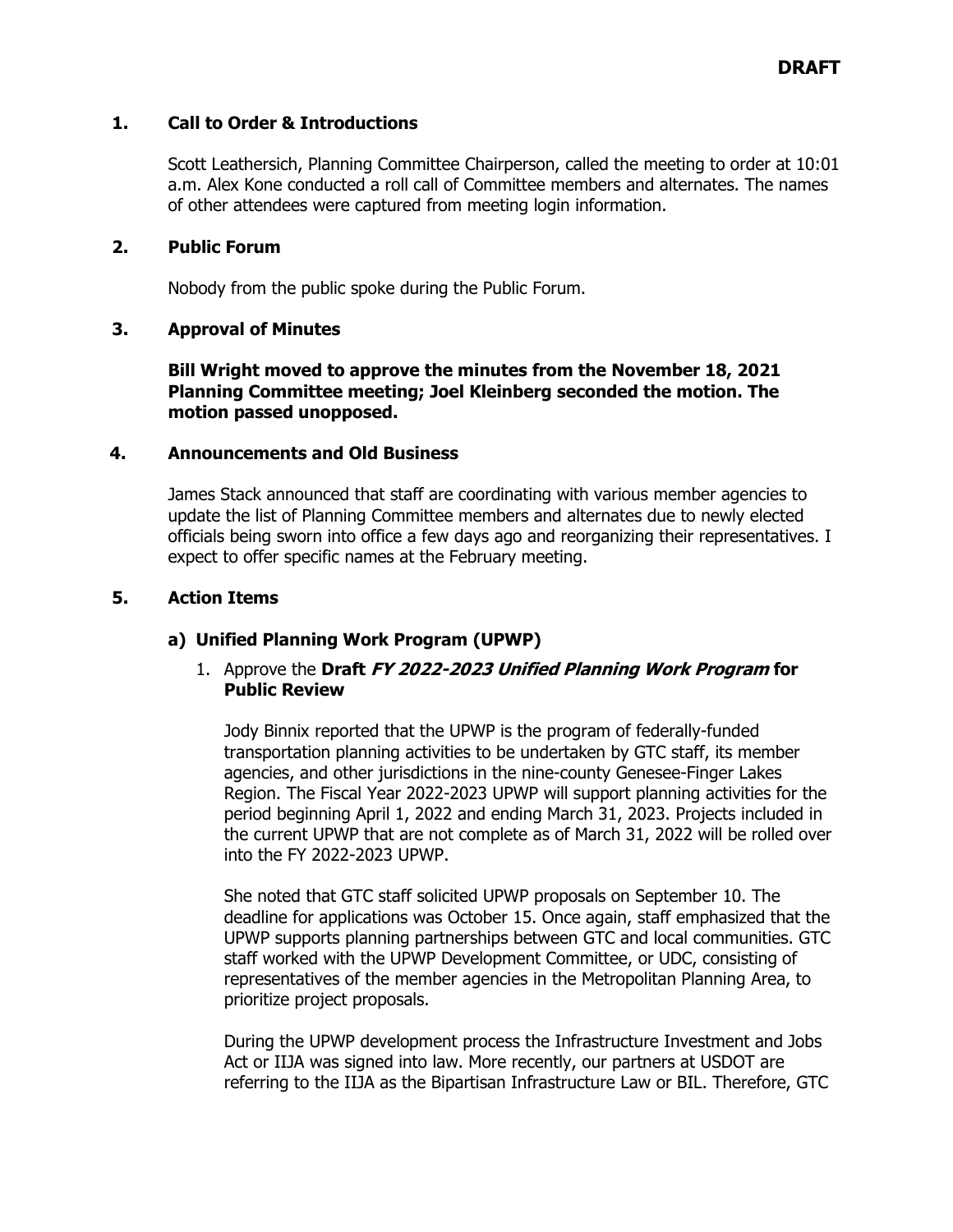staff will be updating the Draft UPWP, during the public review period, to reflect this change.

Jody noted that GTC received 16 applications requesting just under \$1 million dollars in funding. In the absence of funding estimates prior to the BIL coming into effect, GTC staff used flat line projections from last year. Initially, about \$750,000 was available for new projects. On November 16, GTC received the UPWP Call Letter from NYSDOT Main Office, which took into account a significant increase in FHWA metropolitan planning funds as a result of the BIL. This increased the amount of funds that GTC is able to program in the new UPWP by about \$546,000. The BIL also presents new requirements and opportunities. GTC staff worked with the UDC to identify three additional tasks that were not initially proposed.

Jody provided an overview of each new task incorporated into the UPWP as related to the BIL:

- 1. Infrastructure Investment and Jobs Act (IIJA) Implementation Program Reserve - This task will allow GTC to proactively respond to the IIJA rulemaking as it rolls out without having to wait for the next UPWP to take effect in April of 2023.
- 2. Genesee-Finger Lakes Regional Resiliency Plan BIL establishes the Promoting Resilient Operations for Transformative, Efficient, and Costsaving Transportation or the PROTECT program to implement resiliency related projects. If an MPO develops a resiliency plan with prioritized improvements, the federal share will rise from 80 percent to 87 percent. And, if the plan in tied into the Long Range Transportation Plan, the federal share increases to 90 percent.
- 3. Complete Streets Program BIL requires MPOs to spend at least 2.5 percent of FHWA metropolitan planning funds on Complete Streets activities. A separate, dedicated task allows GTC flexibility to respond to this new requirement.

The UDC met in November and December. The efforts of the UDC resulted in a Project List for public review. For the second year in a row, GTC staff is offering staff technical assistance to a community to address project needs in lieu of a full planning study. This has resulted in the creation of a new UPWP Task 5301.

Jody reported that, pending committee approval the draft UPWP, a 30-day public review will commence on Monday, January 10 and end on Tuesday, February 8. GTC will be conducting the public review process virtually. Comments received will be shared with the committee for consideration at the February 10 meeting.

The GTC Board is expected to adopt the UPWP at its February 24 meeting so it can be transmitted to NYSDOT-Main Office, the FHWA, and the FTA ahead of the March 1 deadline. The UPWP will go into effect on April 1, 2022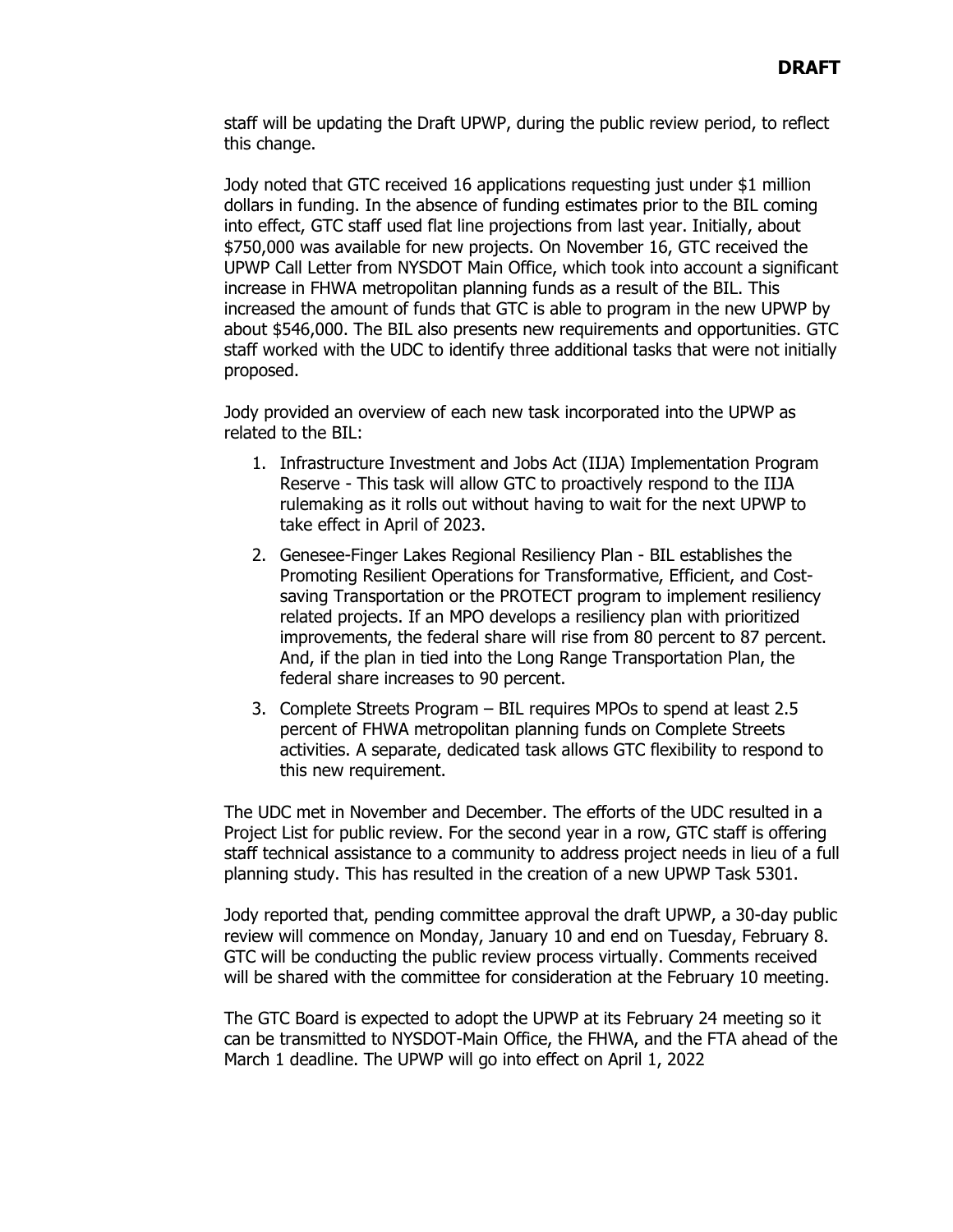### **Joel Kleinberg moved to approve the Draft FY 2022-2023 Unified Planning Work Program for Public Review; Tom Frys seconded the motion. The motion passed unopposed.**

- 2. Recommendation to the GTC Board concerning **accepting reports as evidence of UPWP Tasks**
	- a. **Village of Waterloo Circulation, Accessibility, and Parking Study**  (UPWP Task 6815) / Proposed Council Resolution 22-2

Ed Flynn of LaBella Associates presented an overview of Village of Waterloo Circulation, Accessibility, and Parking Study. The purpose of the project was to advance infrastructure improvements in the downtown and the Canal areas to address some of those infrastructure gaps, especially for pedestrians and bicycles.

Based on the community input and assessment of existing conditions, four areas of recommendations were developed. The first was to retrofit US 20 into a Complete Street, including enhanced bike lanes and a landscaped median. The second involved the redesign of downtown parking lots to improve circulation and increase capacity. The third was to convert an abandoned bridge over the Erie Canal into a bicycle and pedestrian-only facility, as well as provide additional amenities on Oak Island. The fourth was to widen the sidewalks on Route 96 from 4 to 13 feet for the proposed connection with the Seneca-Cayuga Outlet Trail to US 20. The fourth included Safe Routes to School Improvements at both the Intermediate and High Schools.

Tom Frys asked about who owns and maintains abandoned bridge. Ed Flynn noted that the Village owns the bridge. He added that the NY Power Authority has been developing plans for that facility and these and will be included in the appendix.

Mitch Rowe expressed his appreciation for the study and noted the connections with the recently completed the Seneca-Cayuga Outlet Trail Phase 2 study.

### b. **West Main Street Multimodal Transportation and Placemaking Study** (UPWP Task 6816) / Proposed Council Resolution 22-3

Darin Ramsay of the City of Rochester presented an overview of West Main Street Multimodal Transportation and Placemaking Study. The purpose of the project was to create a multi-modal transportation plan for the West Main Street corridor between Broad Street and the Bulls Head Brownfield Opportunity Area. The study included a robust community engagement process with all the residents of the neighborhood and other interested organizations. There was a strong support for reducing the number of through lanes, increasing safety for cyclists and pedestrians, maintaining the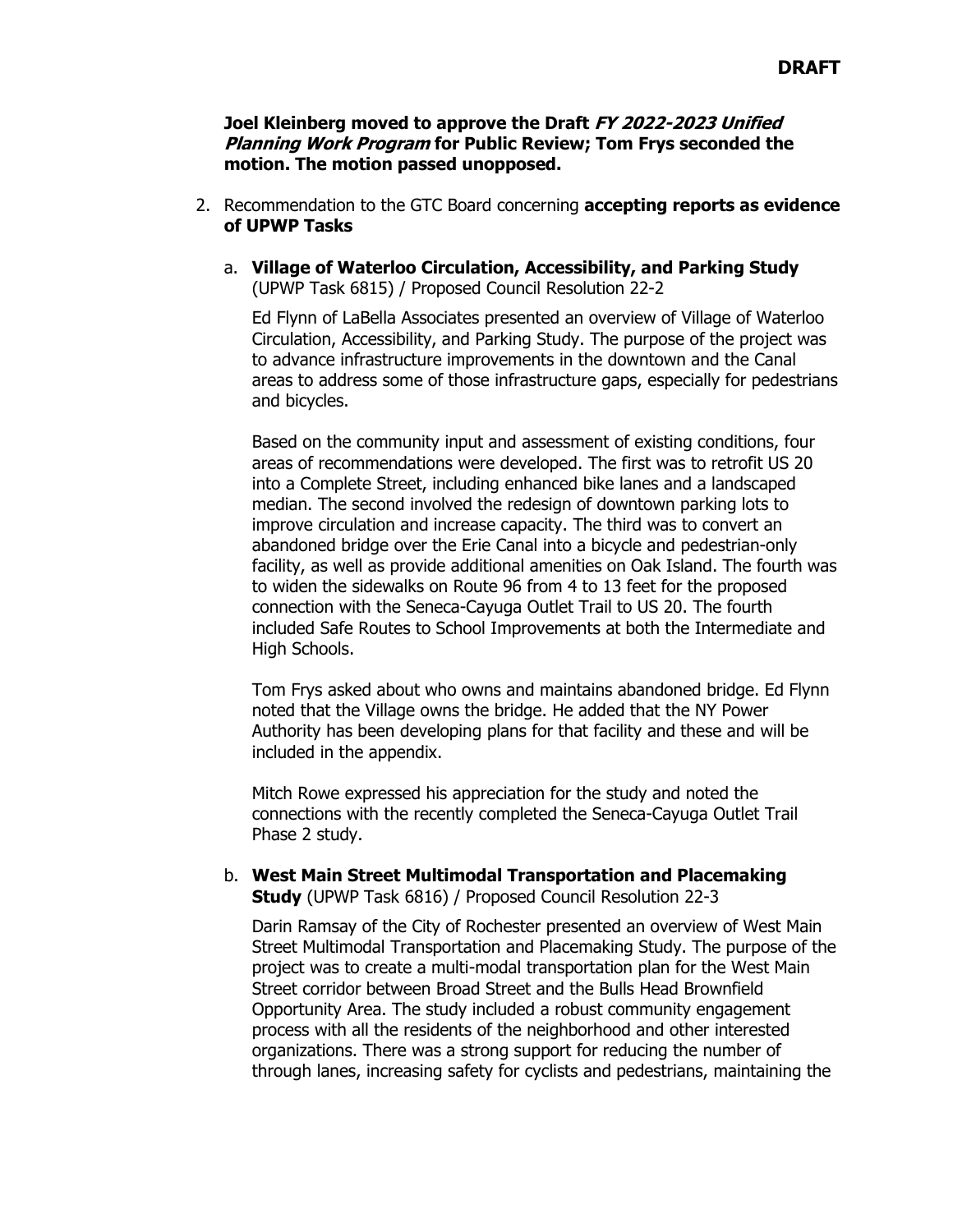parking, and improving the business district. Suggestions for reducing crime through improved placemaking strategies were considered as well.

The long-term vision includes a three-lane cross section with the cycle tracks at sidewalk level and on-street parking. New bus stops are established and bus only lanes are planned to facilitate turn movements at the intersection with Genesee Street.

A near-term implementation, through a preventive maintenance treatment, will attempt to include many elements of the vision, using temporary barriers and other cost-effective measures. A future full reconstruction of the facility will allow for changes to curbs and other geometric features at that time.

# **Mitch Rowe moved to recommended approval of Resolutions 22-2 through 22-3; Erik Frisch seconded the motion. The motion passed unopposed.**

# **b) Transportation Improvement Program**

(No Action Items)

### **c) Long Range Transportation Plan**

(No Action Items)

# **d) Related Activities**

(No Action Items)

### **6. Reports**

# **a) Status of UPWP Projects**

GTC - Jim Stack reported:

- GTC Strategic Planning: Bipartisan Infrastructure Law apportionments were released on December 15, we are waiting for NYSDOT Main Office to distribute new TIP funding Planning Targets based on these apportionments for programming the next TIP. Staff is staying informed of the forthcoming rulemaking related to new and existing programs.
- Long Range Transportation Plan Update/Implementation: No activity to report.
- Genesee-Finger Lakes Scenario Tool: No activity to report.
- Travel Time Data Collection Program: No activity to report.
- Rt. 96 over Rt. 14 Strategic Divestment Analysis: Staff is working to finalize the RFP for release this month.
- Genesee-Finger Lakes Regional Performance Measurement Monitoring & Evaluation System: Tentative plan is to have the new database running by mid-January for a four-week testing and troubleshooting phase.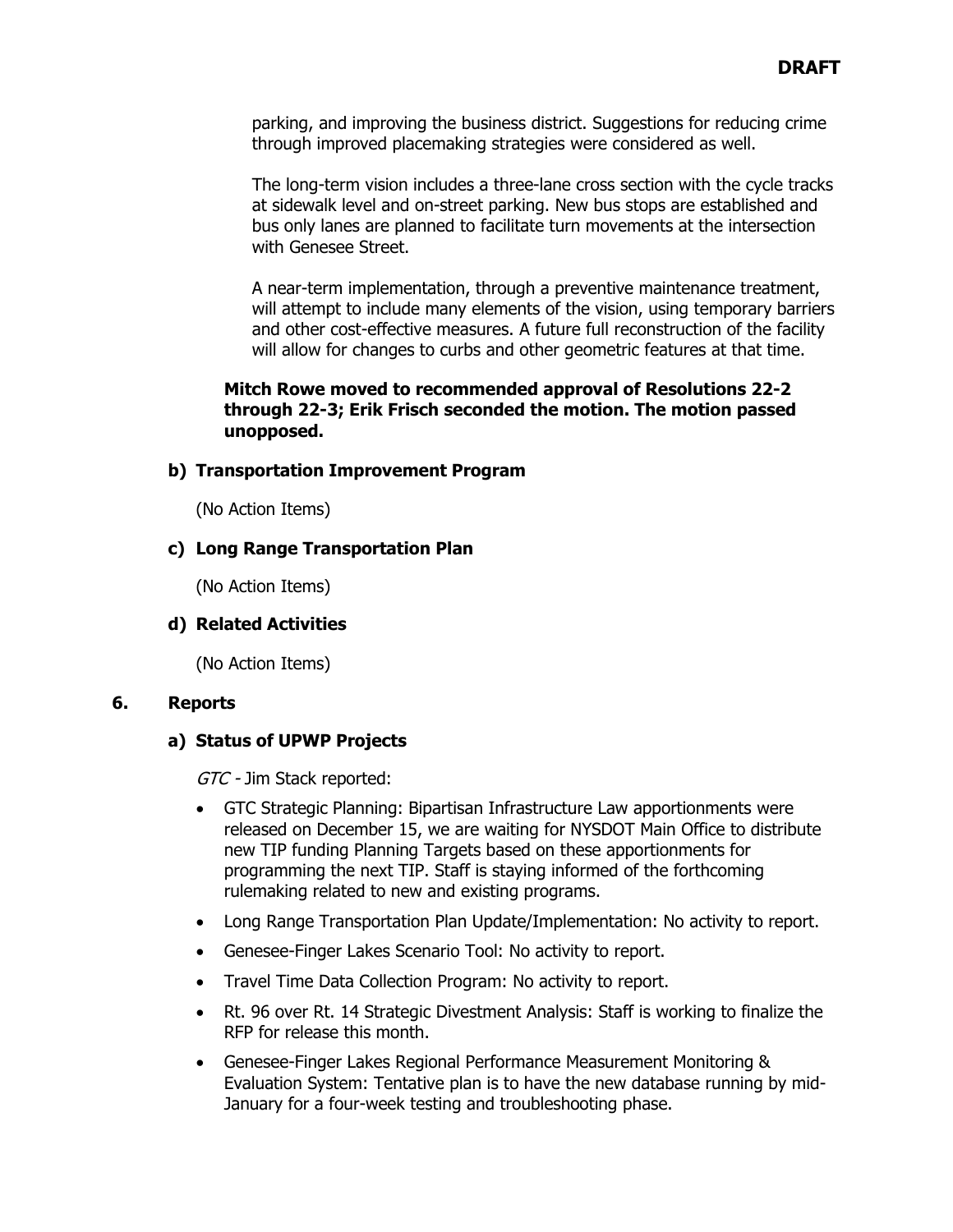• Cross Asset Highway and Bridge Evaluation and Prioritization Tool: A revised Scope of Work was approved at the October 14 meeting. Staff will be able to make progress now that the TIP solicitation was recently released.

 $G/FLRPC$  – Paul Gavin reported:

- Regional Land Use Monitoring (2021): Staff is finalizing the information request form for distribution this month and exploring visualization packages for data presentation on G/FL website.
- Implementing Complete Streets in the G-FL Region; A Guidebook: The project is expected for close out at the next Planning Committee meeting.
- Regional Fleet Electrification Study: The Steering Committee will be convened to review the draft report.

Monroe County - Rochelle Bell and Thomas Polech reported:

- Land Use Monitoring: Staff are currently processing the data from development proposals that are submitted to the County.
- Monroe County High Accident Location Program: Nine of thirty-six locations are completed for the 2021 list, include two since the previous meeting. An additional six are in progress.
- Monroe County Comprehensive Active Transportation Plan Consultant interviews were completed and authorization to enter into a contract with the preferred consultant, Toole Design with Barton & Loguidice, will be considered by the RGRTA Board in February.

NYSDOT – Joel Kleinberg reported:

- Regional Traffic Operations Center (RTOC) Strategic Plan: The RFP was released on December 3 with proposals due by January 21.
- Ramp Reconfiguration Study: The draft report was distributed to the Steering Committee on December 22. Comments are due in mid-January and a close out to the Planning Committee will follow.

Ontario County – Jody Binnix report:

• Ontario County Freight Rail Corridor Development Plan - Area 2: Ontario County continues to develop the Scope of Work for Planning Committee consideration

City of Rochester – Erik Frisch reported:

- West Main Street Multimodal Transportation and Placemaking Study: This project was discussed earlier in the meeting under Item 5.a.2.
- City of Rochester Active Transportation Master Plan: The RFP was readvertised in December and proposals are due on January 20.

RGRTA – Eric Farr reported:

• RTS System Redesign: Two high-frequency routes were restored in the January route changes. This included expanded hours and coverage for on-demand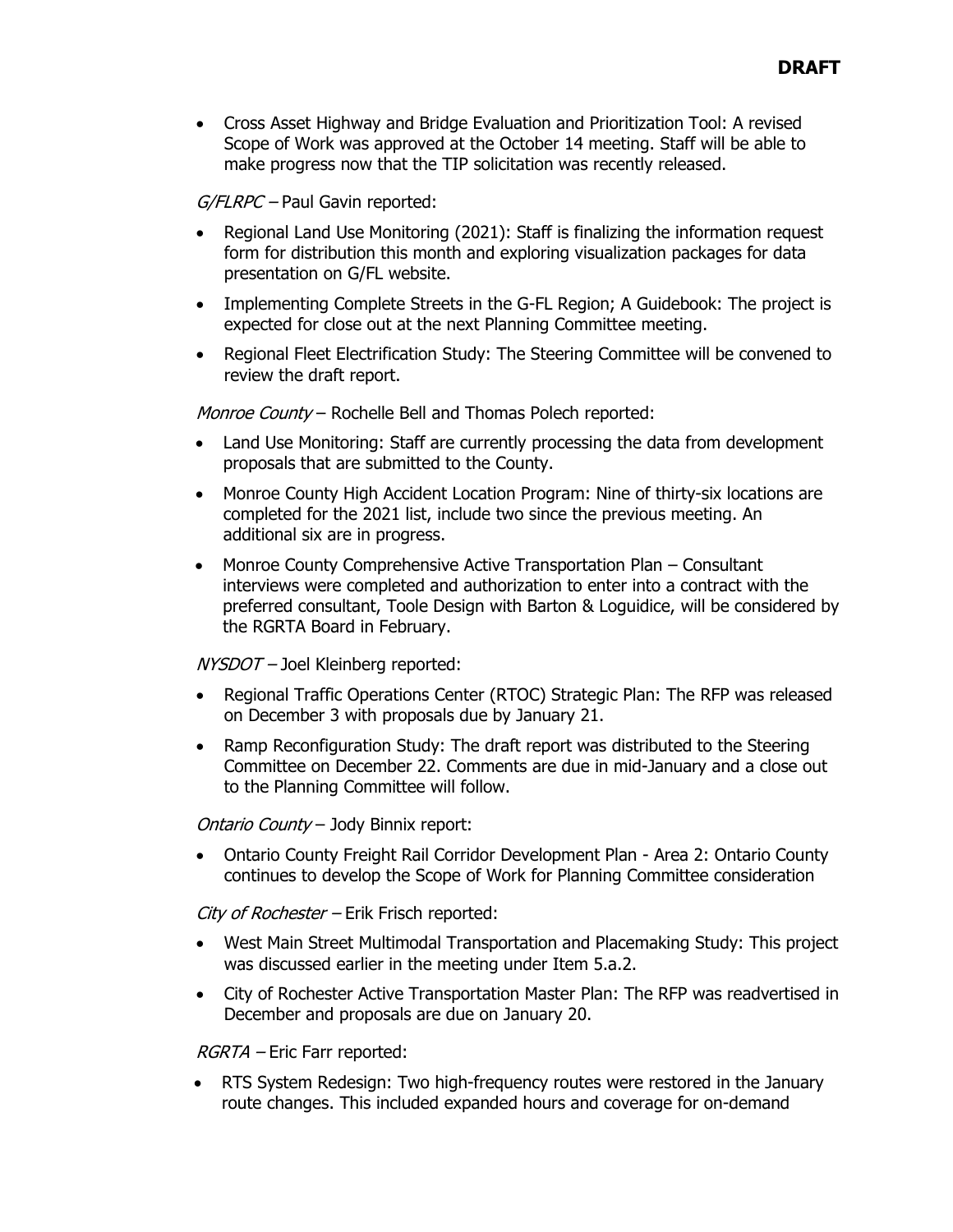services as well.

- Rural Village and City Local Route Study: Three proposals have been received. A contract is expected to be awarded in March.
- On Route Charging Feasibility Study: The kick-off meeting was held on December 16. Data inventorying and collection are underway by the project team.

# Other Agencies – GTC staff reported:

- Village of Waterloo Circulation, Accessibility and Parking (CAP) Study: This project was discussed earlier in the meeting under Item 5.a.2.
- Village of Perry Transportation Safety and Access Study: The consultant has prepared recommendations that are being presented to the Steering Committee on November 17 & 18 to accommodate scheduling conflicts. A public meeting was held on December 8. The Final report is expected to be present to the Steering Committee later this month.
- Victor Street Connectivity and Access Plan: The first round of public outreach was held in conjunction with the Village's Jingle Mingle holiday festival on December 4. An online community survey was launched in December. The next steering committee meeting is expected later this month.
- Beh Industrial Park Traffic Optimization Study: A draft report has been developed for steering committee review and comment. The second public meeting is scheduled for January 20.
- West Webster Hamlet Revitalization Plan: Seven proposals were received. The selection committee is meeting January 17 to identify a preferred consultant or invite several teams for interviews.

### Completed Projects:

- I-490 Integrated Corridor Management (ICM) Plan
- Wayne County High Accident Locations Program
- Livingston County Downtown Wayfinding Master Plan
- Route 390 Multi-Use Trail Restoration and Safety Improvement Study
- Lake Ontario State Parkway Transportation Alternative Feasibility Study
- State Route 332 & Route 96 Sub-Area Study
- Mt. Morris-Leicester Route 36 Corridor Study
- Monroe County Traffic-Signal/Sign Pole Asset Management
- O'Rorke Bridge Operations and Maintenance Analysis and Strategy
- Canandaigua Waterfront Active Transportation Plan
- Livingston County Mobility Management Strategy
- Ontario Midland Strategic Plan
- Gananda Parkway Pedestrian & Bicycle Active Transportation Plan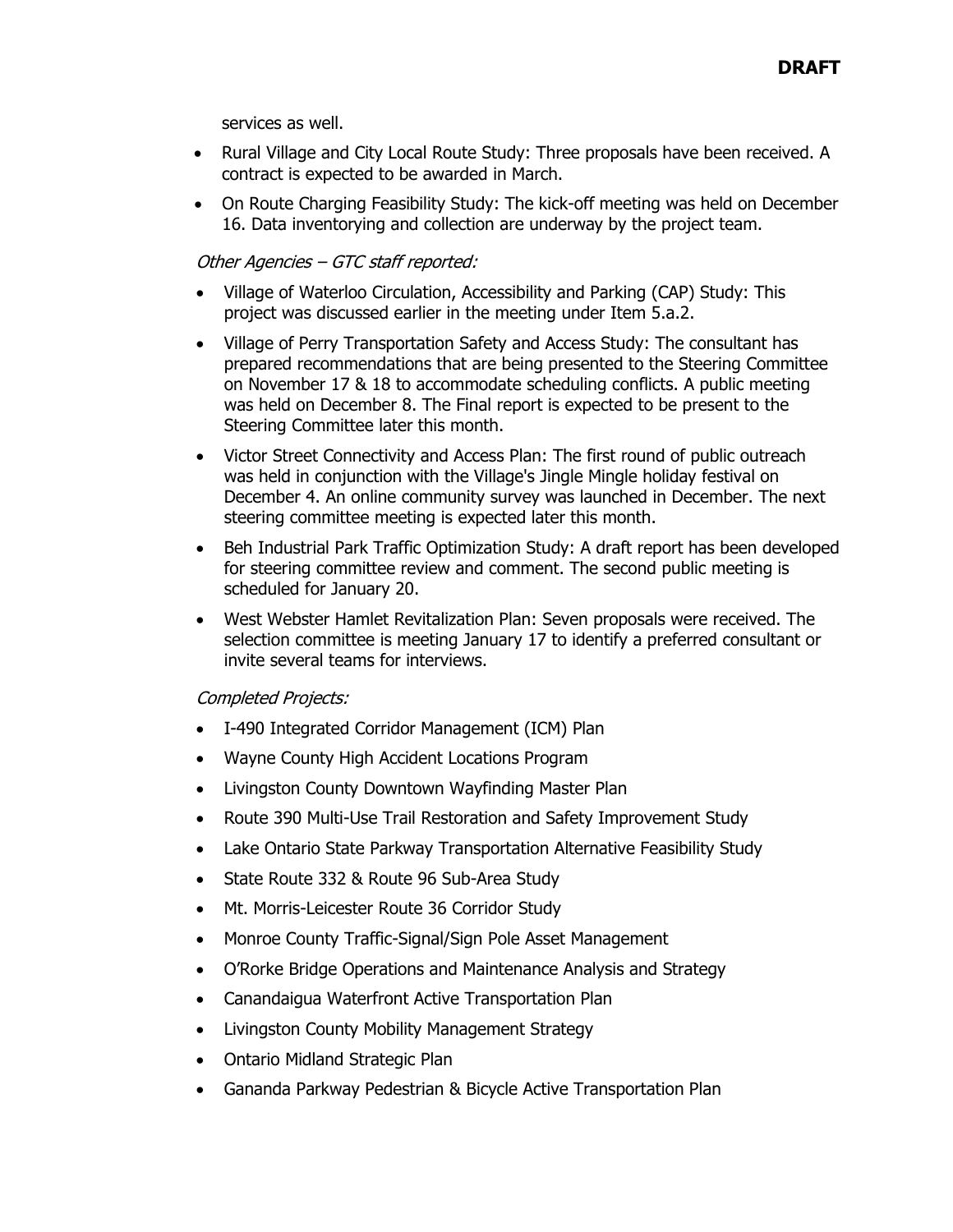• Middle Cheshire Road & Health Care Services Corridor Active Transportation Plan

# **b) TIP Staff Modifications**

Alex Kone reported that since the last Planning Committee meeting that there were three projects modified:

# Increase Main Office Federal Funds by less than 10%

• Rt 531 from Rt 259 to I-490 Preventive Maintenance (NYSDOT)

# Add non-Federal Funds

- Darien-Alexander Townline Road over Tunnery Creek Bridge Replacement (Genesee County)
- Rt 96 from Ontario CL to Garnsey Rd Preventive Maintenance (NYSDOT)

# **c) Federal Legislative and Funding Update**

James Stack reported that while the Bipartisan Infrastructure Law (BIL) authorizes the surface transportation program for the next five years, it technically does not provide the funding. With the exception of some advanced General Funds Appropriations, this is achieved through the annual budget Appropriations process. He noted Congress passed and the President signed a Continuing Resolution to fund federal government operations through December 3. To give more time for negotiations, a second Continuing Resolution was enacted to fund the federal government from December 3 to February 18. One of the shortcomings of a Continuing Resolution is that it provides funding at the prior year's levels. Another shortcoming is that only existing programs are funded.

He noted that there are several new programs under the BIL that will need to be established through the federal rulemaking process. However, USDOT staff cannot work on these new programs while the Continuing Resolution is in effect. So, it will be some time before local agencies can take advantage of most of the new opportunities. In an effort to keep project development moving forward, the USDOT released State Apportionment tables for existing programs on December 15. NYSDOT Main Office is in the process of working with USDOT on the various setaside rules so they can determine the regional Planning Targets for the next TIP.

With regard to the TIP, the project solicitation for the next program was released on December 17 and applications are due by February 16. GTC staff expect to get a clearer picture on funding levels by source before applications will be due, hopefully by the end of January. A project applicant workshop was held January 4 to explain the TIP application process and answer questions from potential applicants. Staff have established on online portal via the GTC SharePoint site that will allow project sponsors to complete their applications online and continue to make revisions until the deadline. This will also work as a repository of project information that can be used for other funding opportunities if projects don't make the cut for regional TIP funds.